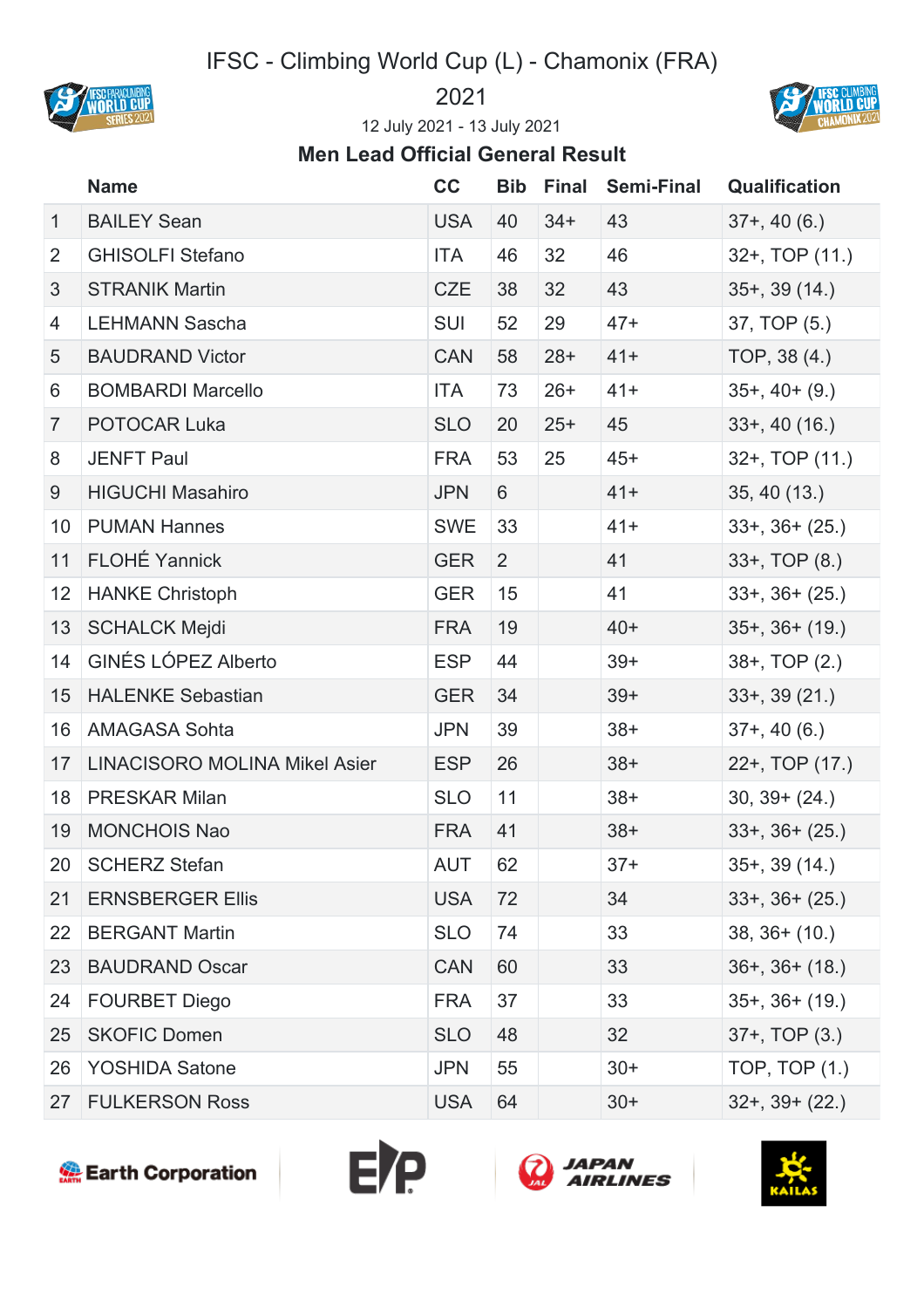|    | <b>Name</b>                 | cc         |    | <b>Bib Final Semi-Final</b> | <b>Qualification</b>  |
|----|-----------------------------|------------|----|-----------------------------|-----------------------|
| 28 | <b>GRÜNENFELDER Nino</b>    | <b>SUI</b> | 68 | $30+$                       | $34, 36+ (23.)$       |
| 29 | <b>MCARTHUR Hamish</b>      | <b>GBR</b> | 3  |                             | $29, 39 + (29.)$      |
| 30 | <b>UZNIK Nicolai</b>        | <b>AUT</b> | 29 |                             | $34+$ , $34+$ (30.)   |
| 31 | <b>VANCRAEYNEST Ties</b>    | <b>BEL</b> | 10 |                             | 30, 39(31)            |
| 32 | <b>CHUAT Dylan</b>          | <b>SUI</b> | 61 |                             | $32+$ , $36+$ (32.)   |
| 32 | <b>COLLIN Nicolas</b>       | <b>BEL</b> | 49 |                             | $32+$ , $36+ (32)$    |
| 32 | <b>SAMOILOV Fedir</b>       | <b>UKR</b> | 51 |                             | $32+$ , $36+$ $(32)$  |
| 32 | <b>HOJER Jan</b>            | <b>GER</b> | 43 |                             | $32+$ , $36+$ $(32)$  |
| 36 | <b>TOMATIS Giorgio</b>      | <b>ITA</b> | 63 |                             | $32, 36+ (36.)$       |
| 36 | <b>HARRISON Campbell</b>    | <b>AUS</b> | 69 |                             | 34, 21 (36.)          |
| 38 | <b>MARTIN Philipp</b>       | <b>GER</b> | 25 |                             | $31+$ , $36+$ (38.)   |
| 38 | PARMENTIER Hugo             | <b>FRA</b> | 9  |                             | $31+$ , $36+$ (38.)   |
| 38 | <b>DUVAL Arsène</b>         | <b>FRA</b> | 71 |                             | $31+$ , $36+$ $(38.)$ |
| 41 | <b>SHEMLA Yuval</b>         | <b>ISR</b> | 57 |                             | $31, 36+ (41.)$       |
| 42 | <b>LEMAIRE Adrien</b>       | <b>FRA</b> | 67 |                             | $32+$ , 36 (42.)      |
| 43 | CAVÉ Leto                   | <b>NED</b> | 18 |                             | $30, 36+ (43.)$       |
| 44 | <b>BRAND Mark</b>           | <b>NED</b> | 4  |                             | $29+$ , $36+ (44.)$   |
| 45 | <b>VOGT Dimitri</b>         | <b>SUI</b> | 35 |                             | $29, 36+ (45.)$       |
| 46 | <b>POSCH Mathias</b>        | <b>AUT</b> | 24 |                             | $32+$ , $24+ (46.)$   |
|    | 47 PLACCI Giovanni          | ITA        | 5  |                             | $28+$ , $36+$ (47.)   |
| 48 | <b>AVEZOU Sam</b>           | <b>FRA</b> | 23 |                             | $29+$ , 36 (48.)      |
| 49 | <b>KANG Timothy</b>         | <b>USA</b> | 31 |                             | $29+$ , 32+ (49.)     |
| 50 | <b>MARCUS Nimrod</b>        | <b>ISR</b> | 65 |                             | $29+$ , 32 (50.)      |
| 51 | <b>VAN DUYSEN Hannes</b>    | <b>BEL</b> | 50 |                             | $29+$ , $31+ (51)$    |
| 52 | <b>DUVAL Alistair</b>       | <b>FRA</b> | 56 |                             | $8+$ , 36+ (52.)      |
| 53 | <b>ESPARTA FRADE Andoni</b> | <b>ESP</b> | 42 |                             | $30+$ , $13+$ $(53.)$ |
| 54 | ZAJC Ziga                   | <b>SLO</b> | 16 |                             | $29, 24 + (54.)$      |
| 55 | <b>FAKIRIANOV Dmitrii</b>   | <b>RUS</b> | 59 |                             | $22+$ , 34 (55.)      |
| 56 | <b>FAULKNER Sean</b>        | <b>CAN</b> | 14 |                             | $28+$ , $24+$ (56.)   |
| 57 | <b>BØE Leo Ketil</b>        | <b>NOR</b> | 32 |                             | $26+$ , $26+$ (57.)   |
| 58 | <b>KURIC Peter</b>          | <b>SVK</b> | 47 |                             | $22+$ , 32 (58.)      |